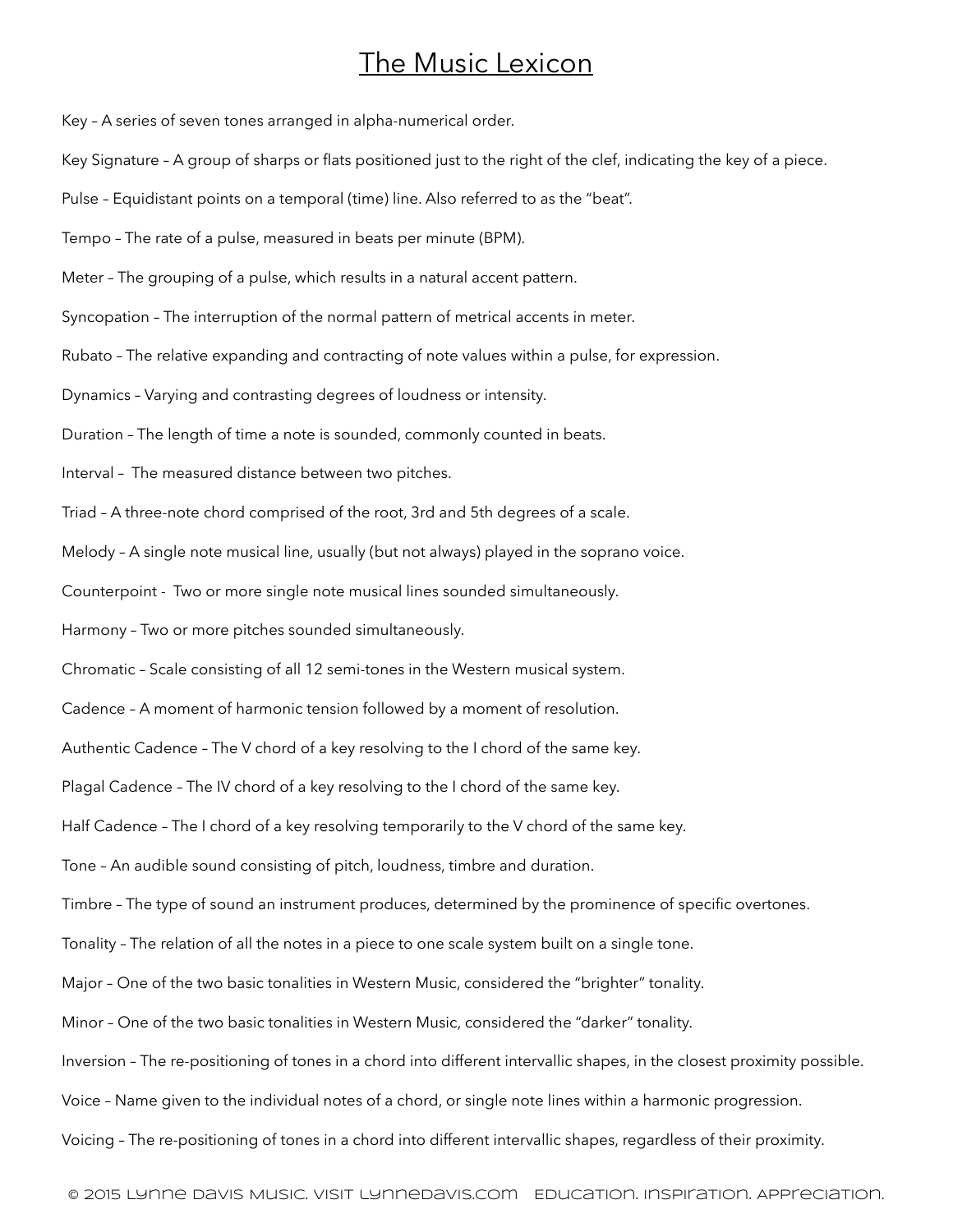Soprano – Name given to the highest sounding note of a chord, or single note line in a piece of music. Alto – Name given to the 2nd highest sounding note of a chord, or single note line in a piece of music. Tenor – Name given to the 3rd highest sounding note of a chord, or single note line in a piece of music. Bass – Name given to the lowest sounding note of a chord, or single note line in a piece of music. Augmented – Term for a type of triad with a raised (sharped) 5th degree. Augmentation – Rhythmic term for doubling the duration of notes within a phrase. Diminished – Term for a type of triad with a lowered (flatted) 3rd and 5th degree. Diminuition – Rhythmic term for halving the duration of notes within a phrase. Harmonic Rhythm – The number beats, or measures that a chord change lasts. Diatonic – Term given to describe the notes within a given key exclusively. Tonic – Name given to the chord of a key built upon the first degree of a scale. Dominant – Name given to the chord of a key built upon the 5th degree of a scale. Subdominant – The chord of a key built upon the 4th degree of a scale. Relative Key – A key having the same key signature as its major or minor counterpart. Parallel Key – A key having the same tonic tone as its major or minor counterpart. Secondary Dominant – A V chord borrowed from a key other than the initial key. Modulation – The process of shifting from one tonality, or key, to another. Transposition – The playing of a musical passage in a key other than the original. Substitution – The practice of using one chord in place of another in a chord progression. Ostinato – A repeating musical phrase or figure. Phrase – A musical sentence; a complete musical thought. Phrasing - The pace a performer sets in playing from phrase to phrase. Anacrusis – The notes which precede the strong beat of a measure in a melody. Arsis – The accented beat in a two-beat group. Chord Tone – Any note in a melody which is one of the notes of the present chord. Passing Tone – A non-chord tone in a melody, usually connecting two chord tones. Auxiliary tone – A non-chord tone which moves a step from a chord tone. Ornament – Compositional device using a tone or series of tones surrounding the original melodic note.